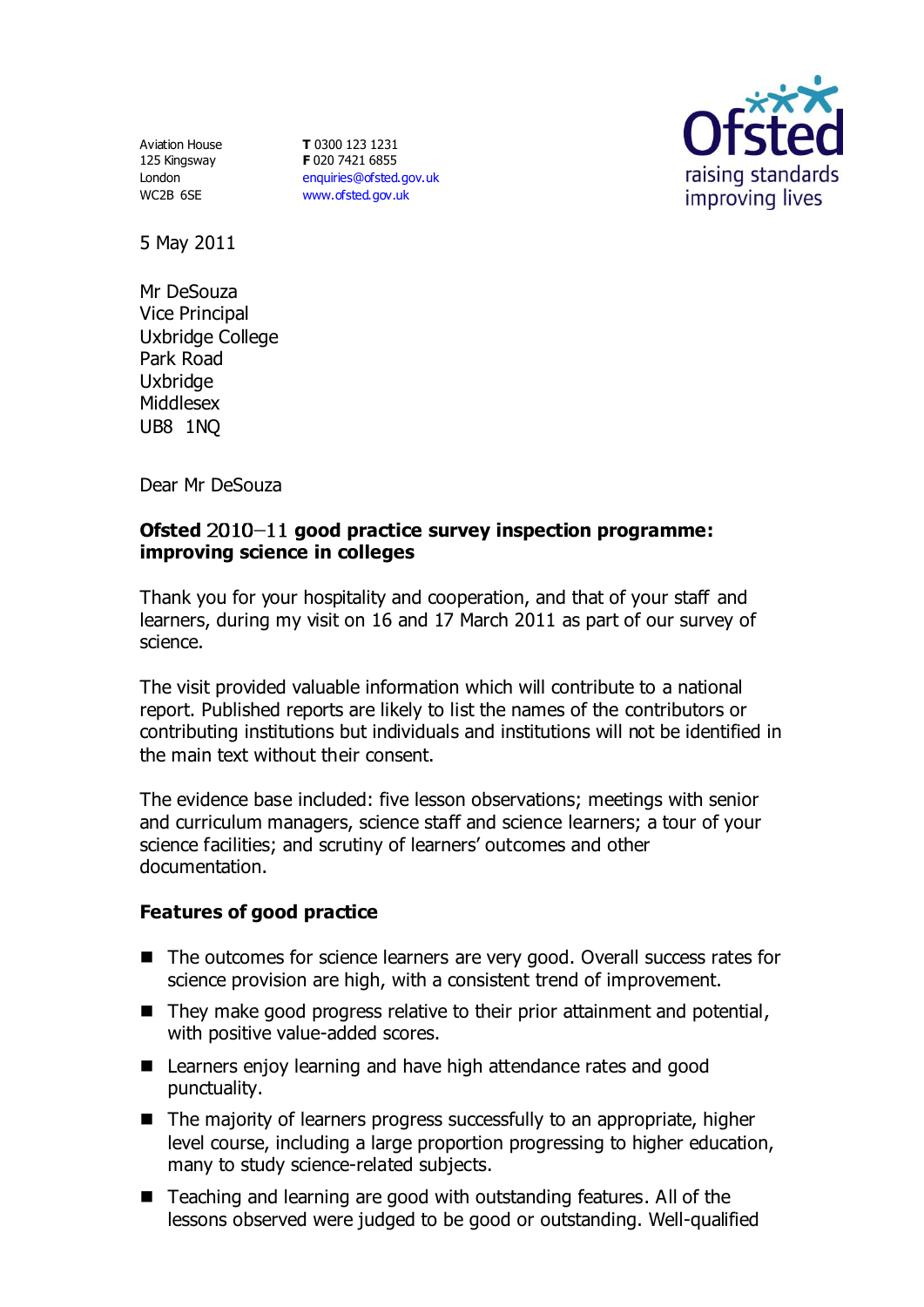and experienced teachers plan comprehensively for lessons and use a wide range of varied and interesting tasks to keep learners motivated and engaged, with a good blend of theory and practical work.

- Very good rapport exists between teachers and learners which creates a productive learning environment. Learners are well behaved and thoughtful about their work, asking interesting and challenging questions.
- Science technicians provide excellent support to learners and teaching staff, helping to maintain the high standards of health and safety and good-quality laboratory accommodation.
- Comprehensive initial assessment of the learners' literacy and numeracy skills is used well by teachers to inform their teaching and support for learners.
- Responsive curriculum development has led to a broad range of GCSE and A-level science subjects and vocational provision, providing suitable progression routes for learners.
- Successful events are organised to promote science and science-related subjects.
- Very good support for learners is provided by science and other college staff. Learners' progress is monitored rigorously and effective actions for improvement are instigated for individuals identified as being at risk of underperforming.
- Strong leadership and management of science provision have maintained consistently high standards and led to further improvement in the quality of provision.
- $\blacksquare$  A good ethos exists among science staff, with effective two-way communication between teachers, technicians and managers and much sharing of good practice.

## **Areas for improvement, which we discussed, include:**

- $\blacksquare$  increasing the proportion of high-grade passes in AS physics
- $\blacksquare$  improving the use of information and communication technology so that its full potential is exploited to promote learning in an innovative and exciting way, and developing the college's virtual learning environment to be consistent across science programmes
- **P** providing, to those learners who take vocational science programmes, opportunities of planned work-experience placements in appropriate scientific organisations.

I hope that these observations are useful as you continue to develop science provision.

As I explained previously, a copy of this letter will be sent to the relevant funding bodies and will be published on the Ofsted website. It may be used to inform decisions about any future inspection.